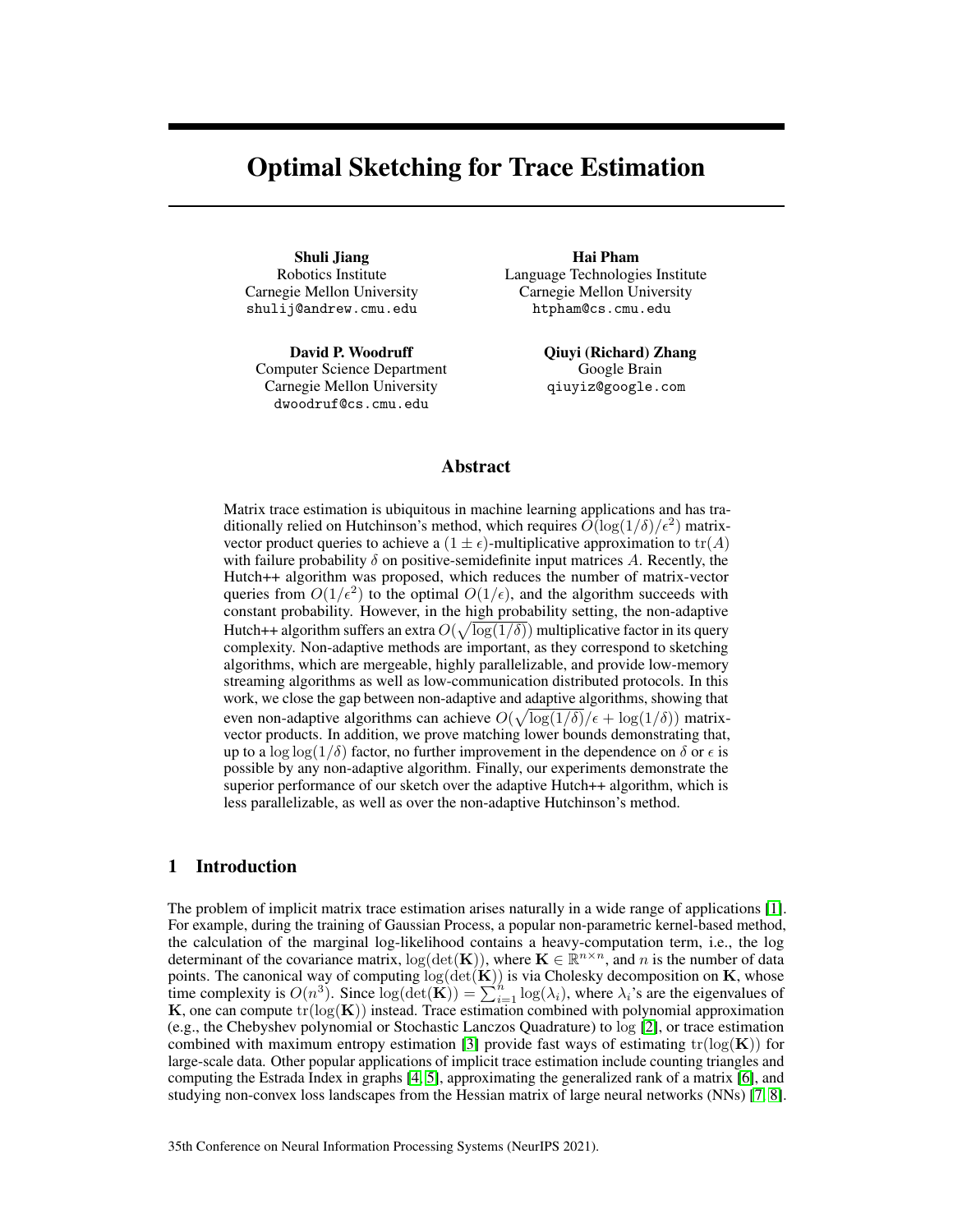To define the problem, we consider the *matrix-vector product model* as formalized in [\[9,](#page-10-8) [10\]](#page-10-9), where there is a real symmetric input matrix  $A \in \mathbb{R}^{n \times n}$  that cannot be explicitly presented but one has oracle access to  $\vec{A}$  via matrix-vector queries, i.e., one can obtain  $\vec{A}$  q for any desired query vector  $\mathbf{q} \in \mathbb{R}^n$ . For example, due to a tremendous amount of trainable parameters of large NNs, it is often prohibitive to compute or store the entire Hessian matrix  $H$  with respect to some loss function from the parameters [\[7\]](#page-10-6), which is often used to study the non-convex loss landscape. However, with Pearlmutter's trick [\[11\]](#page-10-10) one can compute  $Hq$  for any chosen vector q. The goal is to efficiently estimate the trace of A, denoted by  $tr(A)$ , up to  $\epsilon$  error, i.e., to compute a quantity within  $(1 \pm \epsilon)tr(A)$ . For efficiency, such algorithms are randomized and succeed with probability at least  $1 - \delta$ . The minimum number of queries q required to solve the problem is referred to as the *query complexity*.

Computing matrix-vector products Aq through oracle access, however, can be costly. For example, computing Hessian-vector products  $H<sub>q</sub>$  on large NNs takes approximately twice the time of backpropagation. When estimating the eigendensity of H, one computes  $tr(f(H))$  for some density function  $f$ , and needs repeated access to the matrix-vector product oracle. As a result, even with Pearlmutter's trick and distributed computation on modern GPUs, it takes 20 hours to compute the eigendensity of a single Hessian  $H$  with respect to the cross-entropy loss on the CIFAR-10 dataset [\[12\]](#page-10-11), from a set of fixed weights for ResNet-18 [\[13\]](#page-10-12) which has approximately 11 million parameters [\[7\]](#page-10-6). Thus, it is important to understand the fundamental limits of implicit trace estimation as the query complexity in terms of the desired approximation error  $\epsilon$  and the failure probability  $\delta$ .

Hutchinson's method [\[14\]](#page-10-13), a simple yet elegant randomized algorithm, is the ubiquitous work force for implicit trace estimation. Letting  $\mathbf{Q} = [\mathbf{q}_1, \dots, \mathbf{q}_q] \in \mathbb{R}^{n \times q}$  be q vectors with i.i.d. Gaussian or Rademacher (i.e.,  $\pm 1$  with equal probability) random variables, Hutchinson's method returns an estimate of tr(A) as  $\frac{1}{q} \sum_{i=1}^q \mathbf{q}_i^T A \mathbf{q}_i = \frac{1}{q} \text{tr}(\mathbf{Q}^T A \mathbf{Q})$ . Although Hutchinson's method dates back to 1990, it is surprisingly not well-understood on positive semi-definite (PSD) matrices. It was originally shown that for PSD matrices A with the  $q_i$  being Gaussian random variables, in order to obtain a multiplicative  $(1 \pm \epsilon)$  approximation to  $tr(A)$  with probability at least  $1 - \delta$ ,  $O(\log(1/\delta)/\epsilon^2)$ matrix-vector queries suffice [\[15\]](#page-10-14).

A recent work [\[16\]](#page-10-15) proposes a variance-reduced version of Hutchinson's method that shows only  $O(1/\epsilon)$  matrix-vector queries are needed to achieve a  $(1 \pm \epsilon)$ -approximation to any PSD matrix with constant success probability, in contrast to the  $O(1/\epsilon^2)$  matrix-vector queries needed for Hutchinson's original method. The key observation is that the variance of the estimated trace in Hutchinson's method is largest when there is a large gap between the top few eigenvalues and the remaining ones. Thus, by splitting the number of matrix-vector queries between approximating the top  $O(1/\epsilon)$ eigenvalues, i.e., by computing a rank- $O(1/\epsilon)$  approximation to A, and performing trace estimation on the remaining part of the spectrum, one needs only  $O(1/\epsilon)$  queries in total to achieve a  $(1 \pm \epsilon)$ approximation to tr( $\vec{A}$ ). Furthermore, [\[16\]](#page-10-15) shows  $\Omega(1/\epsilon)$  queries are in fact necessary for *any* trace estimation algorithm, up to a logarithmic factor, for algorithms succeeding with constant success probability. While [\[16\]](#page-10-15) mainly focuses on the improvement on  $\epsilon$  in the query complexity with constant failure probability, we focus on the dependence on the failure probability  $\delta$ .

<span id="page-1-1"></span><span id="page-1-0"></span>

| Algorithm 1 Hutch++: Stochastic trace estima-<br>tion with <b>adaptive</b> matrix-vector queries                                                                                                                                                                                                                                                                                                                                                                                                                                                             | Algorithm 2 NA-Hutch++: Stochastic trace esti-<br>mation with <b>non-adaptive</b> matrix-vector queries                                                                                                                                                                                                                                                                                                                                                                                                                                                                                                                                                                                                                                   |
|--------------------------------------------------------------------------------------------------------------------------------------------------------------------------------------------------------------------------------------------------------------------------------------------------------------------------------------------------------------------------------------------------------------------------------------------------------------------------------------------------------------------------------------------------------------|-------------------------------------------------------------------------------------------------------------------------------------------------------------------------------------------------------------------------------------------------------------------------------------------------------------------------------------------------------------------------------------------------------------------------------------------------------------------------------------------------------------------------------------------------------------------------------------------------------------------------------------------------------------------------------------------------------------------------------------------|
| 1: <b>Input:</b> Matrix-vector multiplication oracle for<br>PSD matrix $A \in \mathbb{R}^{n \times n}$ . Number m of queries.<br>2: <b>Output:</b> Approximation to $tr(A)$ .<br>3: Sample $S \in \mathbb{R}^{n \times \frac{m}{3}}$ and $G \in \mathbb{R}^{n \times \frac{m}{3}}$ with i.i.d.<br>$\mathcal{N}(0, 1)$ entries.<br>4: Compute an orthonormal basis $Q \in \mathbb{R}^{n \times \frac{m}{3}}$ for<br>the span of $AS$ via $QR$ decomposition.<br>5: return $t = \text{tr}(Q^T A Q) + \frac{3}{m} \text{tr}(G^T (I -$<br>$QQ^T)A(I - QQ^T)G$ ). | 1: Input: Matrix-vector multiplication oracle for<br>PSD matrix $A \in \mathbb{R}^{n \times n}$ . Number m of queries.<br>2: <b>Output:</b> Approximation to $tr(A)$ .<br>3: Fix constants $c_1$ , $c_2$ , $c_3$ such that $c_1 < c_2$ and $c_1 +$<br>$c_2+c_3=1.$<br>4: Sample $S \in \mathbb{R}^{n \times c_1 m}$ , $R \in \mathbb{R}^{n \times c_2 m}$ , and $G \in$<br>$\mathbb{R}^{n \times c_3 m}$ , with i.i.d. $\mathcal{N}(0, 1)$ entries.<br>5: $Z = AR$ , $W = AS$<br>6: return $t = \text{tr}((\mathbf{S}^T \mathbf{Z})^{\dagger} (\mathbf{W}^T \mathbf{Z})) +$<br>$\frac{1}{c_2m}(\text{tr}(\mathbf{G}^T\mathbf{A}\mathbf{G}) - \text{tr}(\mathbf{G}^T\mathbf{Z}(\mathbf{S}^T\mathbf{Z})^{\dagger}\mathbf{W}^T\mathbf{G})).$ |
|                                                                                                                                                                                                                                                                                                                                                                                                                                                                                                                                                              |                                                                                                                                                                                                                                                                                                                                                                                                                                                                                                                                                                                                                                                                                                                                           |

Achieving a low failure probability  $\delta$  is important in applications where failures are highly undesirable, and the low failure probability regime is well-studied in related areas such as compressed sensing [\[17\]](#page-11-0), data stream algorithms [\[18,](#page-11-1) [19\]](#page-11-2), distribution testing [\[20\]](#page-11-3), and so on. While one can always reduce the failure probability from a constant to  $\delta$  by performing  $O(\log(1/\delta))$  independent repetitions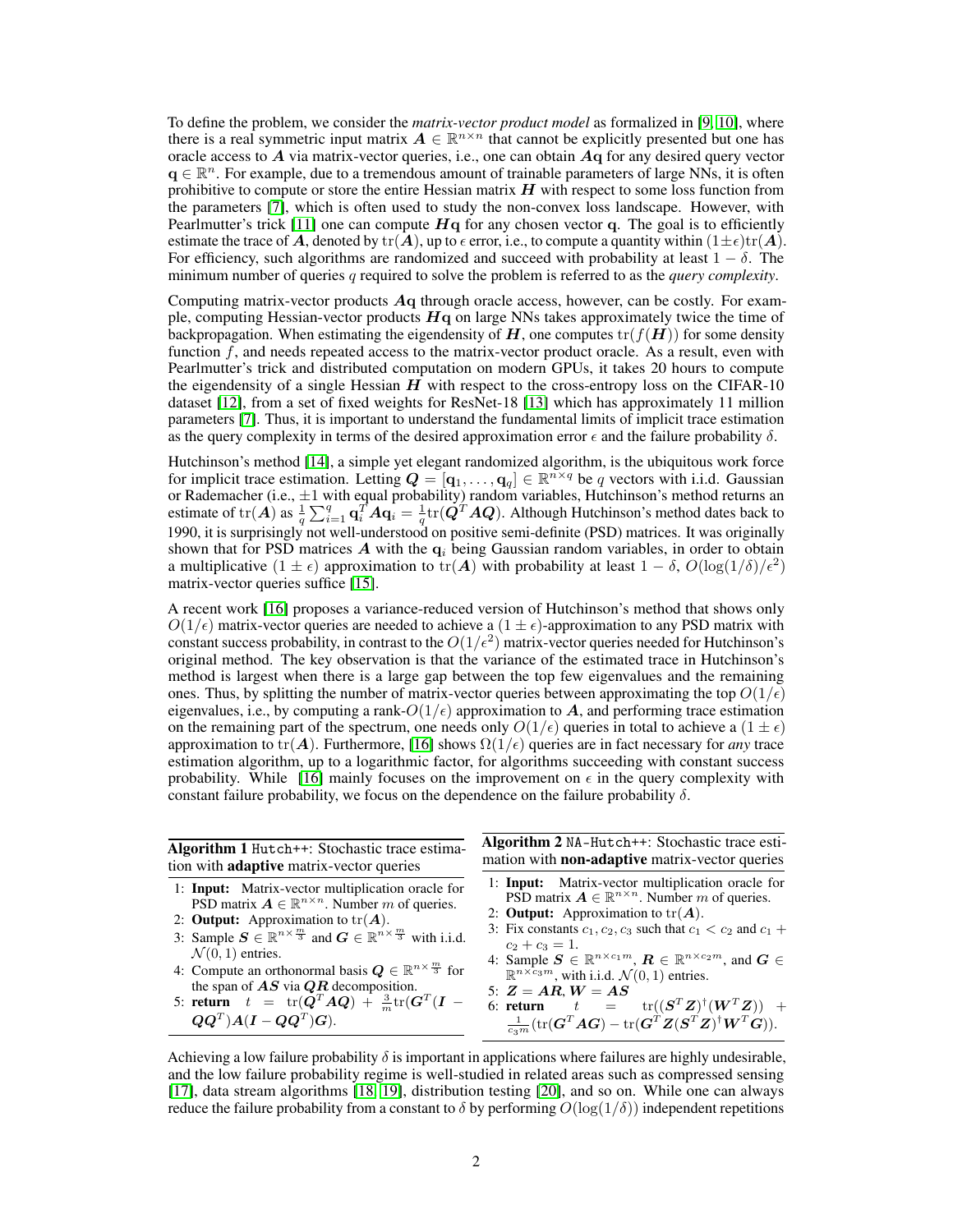and taking the median, this multiplicative overhead of  $O(\log(1/\delta))$  can cause a huge slowdown in practice, e.g., in the examples above involving large Hessians.

Two algorithms were proposed in [\[16\]](#page-10-15): Hutch++ (Algorithm [1\)](#page-1-0), which requires *adaptively* chosen matrix-vector queries and NA-Hutch++ (Algorithm [2\)](#page-1-1) which only requires *non-adaptively* chosen queries. We call the matrix-vector queries adaptively chosen if subsequent queries are dependent on previous queries q and observations  $A<sub>q</sub>$ , whereas the algorithm is non-adaptive if all queries can be chosen at once without any prior information about  $A$ . Note that Hutchinson's method uses only non-adaptive queries. [\[16\]](#page-10-15) shows that Hutch++ can use  $O(\sqrt{\log(1/\delta)}/\epsilon + \log(1/\delta))$ adaptive matrix-vector queries to achieve (1  $\pm \epsilon$ ) approximation with probability at least 1 –  $\delta$ , while NA-Hutch++ can use  $O(\log(1/\delta)/\epsilon)$  non-adaptive queries. Thus, in many parameter regimes the non-adaptive algorithm suffers an extra  $\sqrt{\log(1/\delta)}$  multiplicative factor over the adaptive algorithm.

It is important to understand the query complexity of non-adaptive algorithms for trace estimation because the advantages of non-adaptivity are plentiful: algorithms that require only non-adaptive queries can be easily parallelized across multiple machines while algorithms with adaptive queries are inherently sequential. Furthermore, non-adaptive algorithms correspond to sketching algorithms which are the basis for many streaming algorithms with low memory [\[21\]](#page-11-4) or distributed protocols with low-communication overhead (for an example application to low rank approximation, see [\[22\]](#page-11-5)). We note that there are numerous works on estimating matrix norms in a data stream [\[23,](#page-11-6) [24,](#page-11-7) [25,](#page-11-8) [26\]](#page-11-9), most of which use trace estimation as a subroutine.

#### 1.1 Our Contributions

Improving the Non-adaptive Query Complexity. We give an improved analysis of the query complexity of the non-adaptive trace estimation algorithm NA-Hutch++ (Algorithm [2\)](#page-1-1), based on a new low-rank approximation algorithm and analysis in the high probability regime, instead of applying an off-the-shelf low-rank approximation algorithm as in [\[16\]](#page-10-15). Instead of  $O(\log(1/\delta)/\epsilon)$  queries as shown in [\[16\]](#page-10-15), we show that  $O(\sqrt{\log(1/\delta)}/\epsilon + \log(1/\delta))$  non-adaptive queries suffice to achieve a multiplicative  $(1 \pm \epsilon)$  approximation of the trace with probability at least  $1 - \delta$ , which matches the query complexity of the adaptive trace estimation algorithm Hutch++. Since our algorithm is non-adaptive, it can be used in subroutines in streaming and distributed settings for estimating the trace, with lower memory than was previously possible for the same failure probability.

Theorem 1.1 (Restatement of Theorem [3.1\)](#page-4-0). *Let* A *be any PSD matrix. If* NA-Hutch++ *is implemented with*  $m = O\left(\frac{\sqrt{\log(1/\delta)}}{\epsilon} + \log(1/\delta)\right)$  *matrix-vector multiplication queries, then with probability*  $1 - \delta$ *, the output t of NA-Hutch++ satisfies*  $(1 - \epsilon)\text{tr}(\boldsymbol{A}) \le t \le (1 + \epsilon)\text{tr}(\boldsymbol{A})$ *.* 

The improved dependence on  $\delta$  is perhaps surprising in the non-adaptive setting, as simply repeating a constant-probability algorithm would give an  $O(\log(1/\delta)/\epsilon)$  dependence. Our non-adaptive algorithm is as good as the best known adaptive algorithm, and much better than previous nonadaptive algorithms [\[16,](#page-10-15) [14\]](#page-10-13). The key difference between our analysis and the analysis in [\[16\]](#page-10-15) is in the number of non-adaptive matrix-vector queries we need to obtain an  $O(1)$ -approximate rank-k approximation to  $\boldsymbol{A}$  in Frobenius norm.

Specifically, to reduce the total number of matrix-vector queries, our queries are split between (1) computing A, a rank-k approximation to the matrix A, and (2) performing trace estimation on  $A-\tilde{A}$ . Let  $A_k = \min_{\text{rank-}k \mid A} ||A - A_k||_F$  be the best rank-k approximation to  $A$  in Frobenius norm. For our algorithm to work, we require  $||A - A|| \le O(1)||A - A_k||_F$  with probability  $1 - \delta$ . Previous results from [\[27\]](#page-11-10) show the number of non-adaptive queries required to compute  $\tilde{A}$  is  $O(k \log(1/\delta))$ , where each query is an i.i.d. Gaussian or Rademacher vector. We prove  $O(k + \log(1/\delta))$  non-adaptive Gaussian query vectors suffice to compute  $\tilde{A}$ . Low rank approximation requires both a so-called subspace embedding and an approximate matrix product guarantee (see, e.g., [\[28\]](#page-11-11), for a survey on sketching for low rank approximation), and we show both hold with the desired probability, with some case analysis, for Gaussian queries. A technical overview can be found in Section [3.](#page-4-1)

The improvement on the number of non-adaptive queries to achieve  $O(1)$ -approximate rank-k approximation has many other implications, which can be of an independent interest. For example, since low-rank approximation algorithms are extensively used in streaming algorithms suitable for low-memory settings, this new result directly improves the space complexity of the state-of-the-art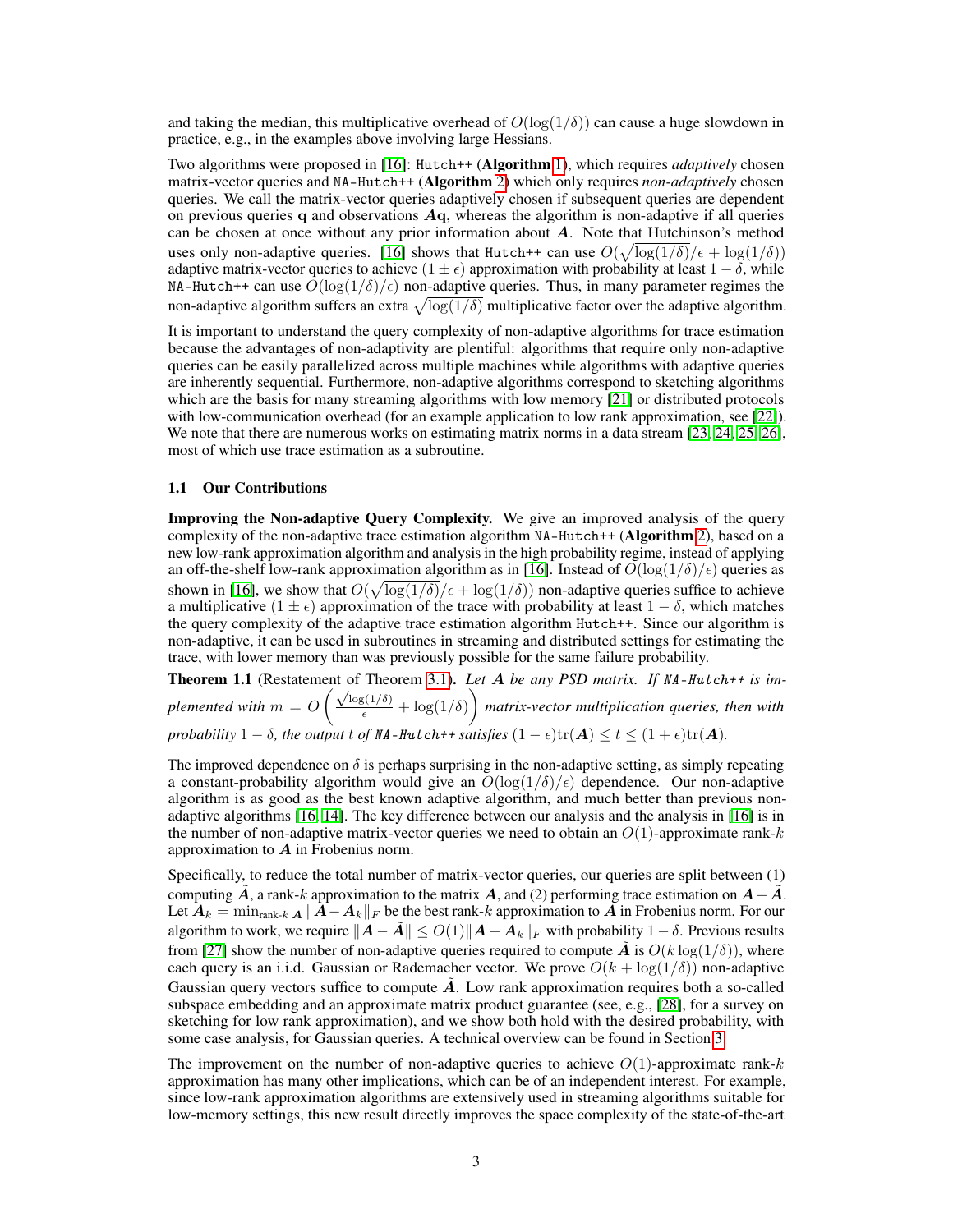streaming algorithm for Principle Component Analysis (PCA) [\[29\]](#page-11-12) from  $O(d \cdot (k \log(1/\delta)))$  to  $O(d \cdot (k + \log(1/\delta)))$  for constant approximation error  $\epsilon$ , where d is the dimension of the input.

**Lower Bound.** Previously, no lower bounds were known on the query complexity in terms of  $\delta$  in a high probability setting. In this work, we give a novel matching lower bound for non-adaptive (i.e., sketching) algorithms for trace estimation, with novel techniques based on a new family of hard input distributions, showing that our improved  $O(\sqrt{\log(1/\delta)}/\epsilon + \log(1/\delta))$  upper bound is optimal, up to a log log(1/δ) factor, for any  $\epsilon \in (0, 1)$ . The methods previously used to prove an  $\Omega(1/\epsilon)$  lower bound with constant success probability (up to logarithmic factors) in [\[16\]](#page-10-15) do not apply in the high probability setting. Indeed, [\[16\]](#page-10-15) gives two lower bound methods based on a reduction from two types of problems: (1) a communication complexity problem, and (2) a distribution testing problem between clean and negatively spiked random covariance matrices. Technique (1) does not apply since there is not a multi-round lower bound for the Gap-Hamming communication problem used in [\[16\]](#page-10-15) that depends on  $\delta$ . One might think that since we are proving a non-adaptive lower bound, we could use a non-adaptive lower bound for Gap-Hamming (which exists, see [\[18\]](#page-11-1)), but this is wrong because even the non-adaptive lower bound in [\[16\]](#page-10-15) uses a 2-round lower bound for Gap-Hamming, and there is no such lower bound known in terms of  $\delta$ . Technique (2) also does not apply, as it involves a  $1/\epsilon \times 1/\epsilon$  matrix, which can be recovered exactly with  $1/\epsilon$  queries; further, increasing the matrix dimensions would break the lower bound as their two cases would no longer need to be distinguished. Thus, such a hard input distribution fails to show the additive  $\Omega(\log(1/\delta))$  term in the lower bound.

Our starting point for a hard instance is a family of Wigner matrices (see Definition [2.1\)](#page-4-2) shifted by an identity matrix so that they are PSD. However, due to strong concentration properties of these matrices, they can only be used to provide a lower bound of  $\Omega(\sqrt{\log(1/\delta)}/\epsilon)$  when  $\epsilon < 1/\sqrt{\log(1/\delta)}$ . Indeed, setting  $\delta$  to be a constant in this case recovers the  $\Omega(1/\epsilon)$  lower bound shown in [\[16\]](#page-10-15) but via a completely different technique. For larger  $\epsilon$ , we consider a new distribution testing problem between clean Wigner matrices and the same distribution with a large rank-1 noisy PSD matrix, and then argue with probability roughly  $\delta$ , all non-adaptive queries have unusually tiny correlation with this rank-1 matrix, thus making it indistinguishable between the two distributions. This gives the desired additive  $\Omega(\log(1/\delta))$  lower bound, up to a  $\log \log(1/\delta)$  factor.

Theorem 1.2 (Restatement of Theorem [4.1\)](#page-5-0). *Suppose* A *is a non-adaptive query-based algorithm that returns a* (1 $\pm \epsilon$ )*-multiplicative estimate to* tr(A) *for any PSD matrix* A *with probability at least* 1 –  $\delta$ *.* 

*Then, the number of matrix-vector queries must be at least*  $m = \Omega \left( \frac{\sqrt{\log(1/\delta)}}{\epsilon} + \frac{\log(1/\delta)}{\log(\log(1/\delta))} \right)$ .

# 1.2 Related Work

A summary of prior work on the query complexity of trace estimation of PSD matrices is given in Table [1.](#page-3-0) For the upper bounds, prior to the work of [\[30\]](#page-11-13), the analysis of implicit trace estimation mainly focused on the variance of estimation with different types of query vectors. [\[30\]](#page-11-13) gave the first upper bound on the query complexity. The work of [\[15\]](#page-10-14) improved the bounds in [\[30\]](#page-11-13). On the lower bound side, although [\[15\]](#page-10-14) gives a necessary condition on the query complexity for Gaussian query vectors, this condition does not directly translate to a bound on the minimum number of query vectors. The work of [\[16\]](#page-10-15) gives the first lower bound on the query complexity in terms of  $\epsilon$  but only works for constant failure probability.

<span id="page-3-0"></span>

| <b>Upper Bounds</b> |                                                                                        |                      |                            |                |
|---------------------|----------------------------------------------------------------------------------------|----------------------|----------------------------|----------------|
| Prior Work          | Query Complexity                                                                       | Query Vector Type    | <b>Failure Probability</b> | Algorithm Type |
| [30]                | $O(\log(1/\delta)/\epsilon^2)$                                                         | Gaussian             |                            | non-adaptive   |
| [30]                | $O(\log(\text{rank}(\bm{A})/\delta)/\epsilon^2)$                                       | Rademacher           |                            | non-adaptive   |
| $[15]$              | $O(\log(1/\delta)/\epsilon^2)$                                                         | Gaussian, Rademacher |                            | non-adaptive   |
| [16]                | $\log(1/\delta)/\epsilon + \log(1/\delta))$                                            | Gaussian, Rademacher | δ                          | adaptive       |
| [16]                | $O(\log(1/\delta)/\epsilon)$                                                           | Gaussian, Rademacher |                            | non-adaptive   |
| This Work           | $O(\sqrt{\log(1/\delta)/\epsilon + \log(1/\delta)})$                                   | Gaussian             |                            | non-adaptive   |
| <b>Lower Bounds</b> |                                                                                        |                      |                            |                |
| [16]                | $\Omega(1/(\epsilon \log(1/\epsilon)))$                                                |                      | constant                   | adaptive       |
| [16]                | $\Omega(1/\epsilon)$                                                                   |                      | constant                   | non-adaptive   |
| This Work           | $\log(1/\delta)$<br>$\Omega(\sqrt{\log(1/\delta)}/\epsilon +$<br>$\log \log(1/\delta)$ |                      | δ                          | non-adaptive   |

Table 1: Upper and lower bounds on the query complexity for trace estimation of PSD matrices.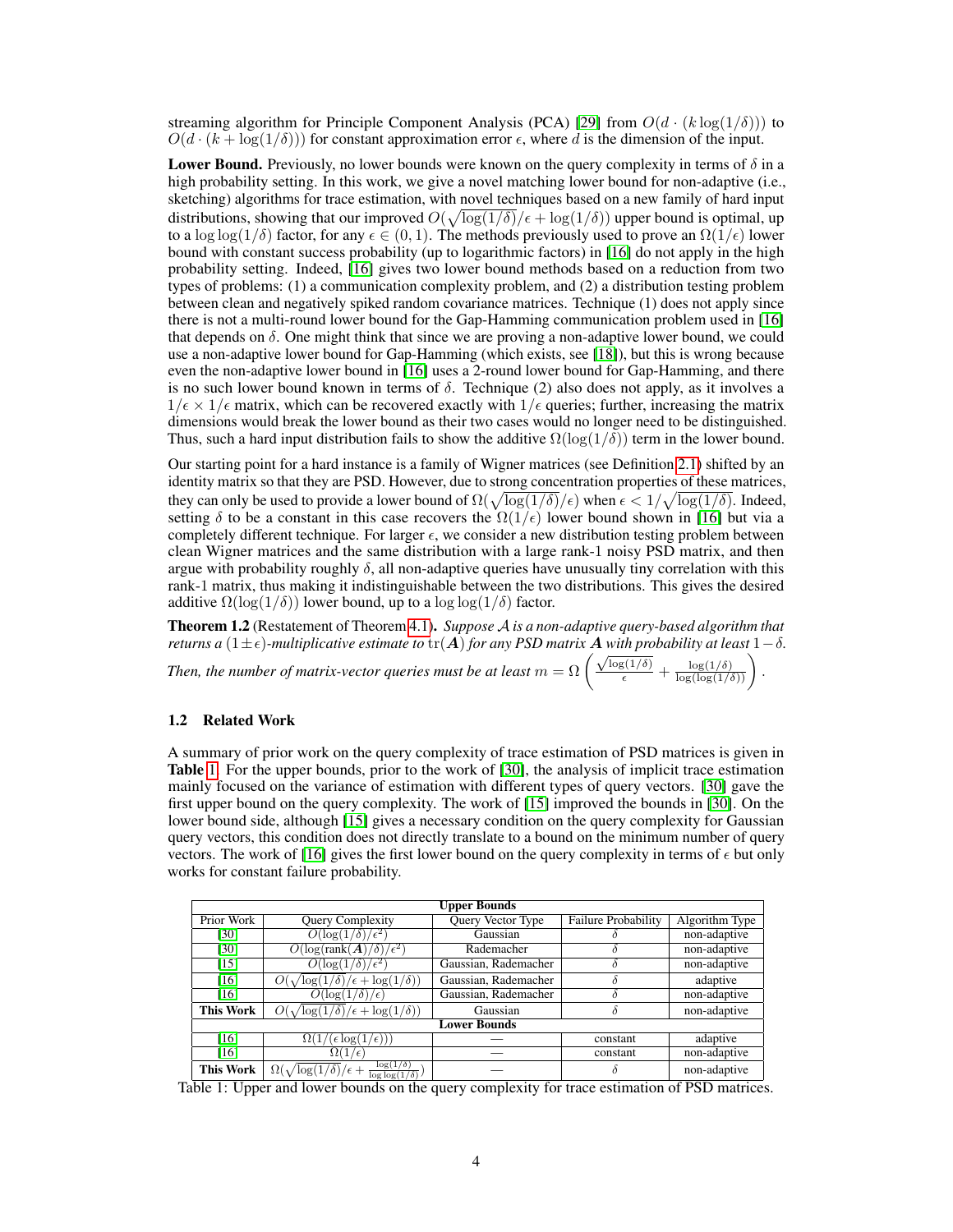# 2 Problem Setting

**Notation.** A matrix  $A \in \mathbb{R}^{n \times n}$  is symmetric positive semi-definite (PSD) if it is real, symmetric and has non-negative eigenvalues. Hence,  $x^{\dagger}Ax \geq 0$  for all  $x \in \mathbb{R}^n$ . Let  $tr(A) = \sum_{i=1}^n A_{ii}$ denote the trace of A. Let  $||A||_F = (\sum_{i=1}^n \sum_{j=1}^n A_{ij}^2)^{1/2}$  denote the Frobenius norm and  $||A||_{op}$  $\sup_{\|\mathbf{v}\|_2=1} \|\mathbf{A}\mathbf{v}\|_2$  denote the operator norm of A. Let  $\mathcal{N}(\mu, \sigma^2)$  denote the Gaussian distribution with mean  $\mu$  and variance  $\sigma^2$ . Our analysis extensively relies on the following facts:

<span id="page-4-2"></span>Definition 2.1 (Gaussian and Wigner Random Matrices). *We let* G ∼ N (n) *denote an* n×n *random*  $Gaussian$  matrix with i.i.d.  $\mathcal{N}(0,1)$  entries. We let  $\bm{W} \sim \mathcal{W}(n) = \bm{G} + \dot{\bm{G}}^T$  denote an  $n \times n$  Wigner *matrix, where*  $G \sim \mathcal{N}(n)$ .

<span id="page-4-4"></span>Fact 2.1 (Rotational Invariance of a standard Gaussian). *Let*  $R \in \mathbb{R}^{n \times n}$  *be an orthornormal matrix. Let*  $g \in \mathbb{R}^n$  *be a random vector with i.i.d.*  $\mathcal{N}(0, 1)$  *entries. Then* **Rg** *has the same distribution as* **g**.

<span id="page-4-5"></span>Fact 2.2 (Upper and Lower Gaussian Tail Bounds). *Letting* Z ∼ N (0, 1) *be a univariate Gaussian random variable, for any*  $t > 0$ ,  $Pr[|Z| \ge t] = \Theta(t^{-1} \exp(-\frac{t^2}{2}))$  $(\frac{2}{2})$ ).

## <span id="page-4-1"></span>3 An Improved Analysis of NA-Hutch++

Suppose we are trying to compute a sketch so as to estimate the trace of a matrix  $\vec{A}$  up to a  $(1 \pm \epsilon)$ -factor with success probability at least  $1 - \delta$ . Note that we focus on the case where we make matrix-vector queries *non-adaptively*. For any algorithm that accomplishes this with small constant failure probability, one can simply repeat this procedure  $O(\log(1/\delta))$  times to amplify the success probability to  $1 - \delta$ . Since these queries are non-adaptive and must be presented before any observations are made, it seems intuitive that the number of non-adaptive queries of NA-Hutch++ (Algorithm [2\)](#page-1-1) should be  $O(\log(1/\delta)/\epsilon)$  as shown in [\[16\]](#page-10-15). In this section, we give a proof sketch as to why this can be reduced to  $O(\sqrt{\log(1/\delta)}/\epsilon + \log(1/\delta))$  as stated in **Theorem** [3.1.](#page-4-0) All proof details are provided in the supplementary material.

<span id="page-4-0"></span>**Theorem 3.1.** Let A be a PSD matrix. If NA-Hutch++ is implemented with  $m = O(\sqrt{\log(1/\delta)}/\epsilon +$  $log(1/\delta)$ ) *matrix-vector multiplication queries, then with probability*  $1-\delta$ *, the output of* NA-Hutch++*, denoted by t, satisfies*  $(1 - \epsilon)\text{tr}(\mathbf{A}) \le t \le (1 + \epsilon)\text{tr}(\mathbf{A})$ *.* 

NA-Hutch++ splits its matrix-vector queries between computing an  $O(1)$ -approximate rank-k approximation A and performing Hutchinson's estimate on the residual matrix  $A - A$  containing the small eigenvalues. The trade-off between the rank  $k$  and the number  $l$  of queries spent on estimating the small eigenvalues is summarized in Theorem [3.2.](#page-4-3)

<span id="page-4-3"></span>**Theorem 3.2** (Theorem 4 of [\[16\]](#page-10-15)). *Let*  $A \in \mathbb{R}^{n \times n}$  *be PSD,*  $\delta \in (0, \frac{1}{2})$ ,  $l \in \mathbb{N}$ ,  $k \in \mathbb{N}$ . *Let*  $\tilde{A}$ *and*  $\Delta$  *be any matrices with*  $tr(A) = tr(\tilde{A}) + tr(\Delta)$  *and*  $\|\Delta\|_F \leq O(1)\|A - A_k\|_F$  where  $\bm{A}_k = \arg \min_{rank \, k} \bm{A}_k \, \|\bm{A} - \bm{A}_k\|_F.$  Let  $H_l(\bm{M})$  denote Hutchinson's trace estimator with  $l$  queries *on matrix* M. For fixed constants  $c, C$ , if  $l \geq c \log(\frac{1}{\delta})$ , then with probability  $1 - \delta$ , for  $Z =$  $\mathrm{tr}(\tilde{\bm{A}}) + H_l(\bm{\Delta}),$  we have  $|Z - \mathrm{tr}(\bm{A})| \leq C \sqrt{\frac{\log(1/\delta)}{kl}} \cdot \mathrm{tr}(\bm{A}).$ 

The total number of matrix-vector queries directly depends on the number of non-adaptive queries required to compute an  $O(1)$ -approximate rank-k approximation  $\tilde{A}$ . Consider  $S \in \mathbb{R}^{n \times c_1 m}$ ,  $R \in$  $\mathbb{R}^{n \times c_2 m}$  for some constants  $c_1, c_2 > 0$  as defined in **Algorithm** [2,](#page-1-1) and set our low rank approximation of A to be  $\tilde{A} = AR(S^T AR)^{\dagger} (AS)^T$ . The standard analysis [\[16\]](#page-10-15) applies a result from streaming low-rank approximation in [\[27\]](#page-11-10), which requires  $m = O(k \log(1/\delta))$  to get  $||\mathbf{A} - \mathbf{A}||_F \leq O(1)||\mathbf{A} A_k||_F$  with probability  $1 - \delta$ . [\[16\]](#page-10-15) then sets  $k = O(1/\epsilon)$  and  $l = O(\log(1/\delta)/\epsilon)$  in **Theorem** [3.2](#page-4-3) to get a  $(1 \pm \epsilon)$  approximation to tr(A). However, the right-hand side of **Theorem** [3.2](#page-4-3) suggests the optimal split between k and l should be  $k = l$ . The reason [\[16\]](#page-10-15) cannot achieve such an optimal split is due to a large number m of queries to compute the  $O(1)$ -approximate rank k-approximation. We give an improved analysis of this result, which may be of independent interest.

To get  $O(1)$  low rank approximation error, we need the non-adaptive query matrices  $S, R$  to satisfy two properties: the subspace embedding property (see Lemma [3.3\)](#page-5-1), and an approximate matrix product for orthogonal subspaces (see Lemma [3.4\)](#page-5-2). While it is known that  $m = O(k + \log(1/\delta))$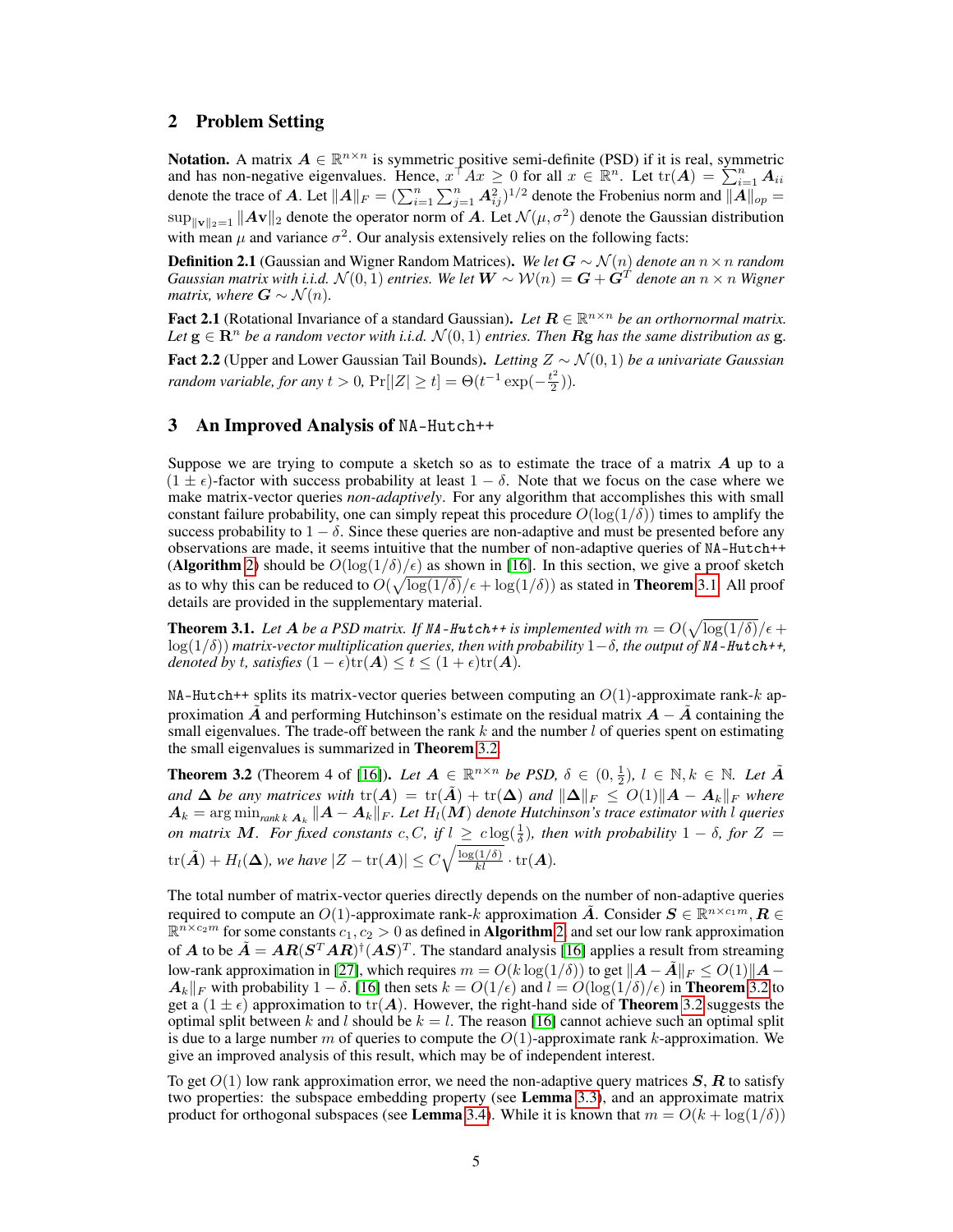suffices to achieve the first property, we show that  $m = O(k + \log(1/\delta))$  suffices to achieve the second property when  $S, R$  are matrices with i.i.d. Gaussian random variables, stated in **Lemma** [3.4.](#page-5-2)

<span id="page-5-1"></span>**Lemma 3.3** (Subspace Embedding (Theorem 6 of [\[28\]](#page-11-11))). *Given*  $\delta \in (0, \frac{1}{2})$  *and*  $\epsilon \in (0, 1)$ *. Let*  $\bm{S} \in \mathbb{R}^{r \times n}$  be a random matrix with i.i.d. Gaussian random variables  $\mathcal{N}(0, \frac{1}{r})$ . Then for any fixed d-dimensional subspace  $A \in \mathbb{R}^{n \times d}$ , and for  $r = O((d + \log(\frac{1}{\delta}))/\epsilon^2)$ , the following holds with probability  $1 - \delta$  simultaneously for all  $x \in \mathbb{R}^d$ ,  $\|\boldsymbol{S} \boldsymbol{A} x\|_2 = (1 \pm \epsilon) \|\boldsymbol{A} x\|_2$ 

<span id="page-5-2"></span>**Lemma 3.4** (Approximate Matrix Product for Orthogonal Subspaces). *Given*  $\delta \in (0, \frac{1}{2})$ , let  $U \in \mathbb{R}^{n \times k}, W \in \mathbb{R}^{n \times p}$  be two matrices with orthonormal columns such that  $U^T W = 0$ ,  $p \ge \max(k, \log(1/\delta))$ ,  $rank(\boldsymbol{U}) = k$  and  $rank(\boldsymbol{W}) = p$ . Let  $\boldsymbol{S} \in \mathbb{R}^{r \times n}$  be a random matrix with i.i.d. Gaussian random variables  $\mathcal{N}(0, \frac{1}{r})$ . For  $r = O(k + \log(\frac{1}{\delta}))$ , the following holds with  $\textit{probability}\ 1-\delta,\,\|\boldsymbol{U}^T\boldsymbol{S}^T\boldsymbol{S}\boldsymbol{W}\|_F\leq O(1)\|\boldsymbol{W}\|_F.$ 

Note that we will apply the above two lemmas with constant  $\epsilon$ . The proof intuition is as follows: consider a sketch matrix S of size r with i.i.d.  $\mathcal{N}(0, \frac{1}{r})$  random variables as in **Lemma** [3.4.](#page-5-2) The range of  $U \in \mathbb{R}^{n \times k}$  corresponds to an orthonormal basis of a rank-k low rank approximation to A, and the range of  $W \in \mathbb{R}^{n \times p}$  is the orthogonal complement. Note that both  $\overrightarrow{SU}$  and  $SW$  are random matrices consisting of i.i.d.  $\mathcal{N}(0, \frac{1}{r})$  random variables and thus the task is to bound the size, in Frobenius norm, of the product of two random Gaussian matrices with high probability. Intuitively, the size of the matrix product is proportional to the rank  $k$  and inversely proportional to our sketch size r. The overall failure probability  $\delta$ , however, is inversely proportional to k, since as k grows, the matrix product involves summing over more squared Gaussian random variables, i.e.,  $\chi^2$  random variables, and thus becomes even more concentrated. We show that for  $k \geq \log(1/\delta)$ , a sketch size of  $O(k)$  suffices since the failure probability for each  $\chi^2$  random variable is small enough to pay a union bound over k terms. On the other hand, when  $k < log(1/\delta)$ , we show that  $r = O(log(1/\delta))$ suffices for the union bound. Combining the two cases gives  $r = O(k + \log(1/\delta))$ .

Having shown the above, we next show that the low rank approximation error, i.e.,  $||A - \tilde{A}||_F$ , is upper bounded by: 1) the inflation in eigenvalues by applying a sketch matrix  $S$  as in Lemma [3.3;](#page-5-1) and 2) the approximate product of the range of a low rank approximation to  $\vec{A}$  and its orthogonal complement, as in Lemma [3.4.](#page-5-2) Together these show that  $m = O(k + \log(1/\delta))$  suffices for  $\tilde{A}$  to be an  $O(1)$ -approximate rank-k approximation to  $A$  with probability  $1 - \delta$ , as stated in Theorem [3.5.](#page-5-3) Note that in both Lemma [3.3](#page-5-1) and Lemma [3.4,](#page-5-2) the entries of the random matrix are scaled Gaussian random variables  $\mathcal{N}(0, \frac{1}{r})$ . However, when one sets the low rank approximation as  $\tilde{A} = AR(S^{T}AR)^{\dagger}(AS)^{T}$ , the scale cancels and one can choose standard Gaussians in the sketching matrix for convenience as in **Theorem** [3.5.](#page-5-3)

<span id="page-5-3"></span>**Theorem 3.5.** Let  $A \in \mathbb{R}^{n \times n}$  be an arbitrary PSD matrix. Let  $A_k = \arg \min_{rank \cdot k A_k} ||A - A_k||_F$ *be the optimal rank-k approximation to*  $A$  *in Frobenius norm. If*  $S \in \mathbb{R}^{n \times m}$  *and*  $\mathbf{R} \in \mathbb{R}^{n \times cm}$  *are random matrices with i.i.d.*  $\mathcal{N}(0, 1)$  *entries for some fixed constant*  $c > 0$  *with*  $m = O(k + \log(1/\delta))$ *, then with probability*  $1 - \delta$ , the matrix  $\widetilde{A} = (AR)(S^TAR)^{\dagger}(AS)^T$  satisfies  $\|A - \widetilde{A}\|_F \le$  $O(1)$ k $A - A_k$ <sub>F</sub>.

This improved result enables us to choose  $k = l = O(\sqrt{\log(1/\delta)}/\epsilon)$  in **Theorem** [3.2,](#page-4-3) and combined with **Theorem** [3.5,](#page-5-3) this shows that only  $O(\sqrt{\log(1/\delta)}/\epsilon + \log(1/\delta))$  matrix-vector queries are needed to output a number in  $(1 \pm \epsilon)$ tr $(A)$  with probability  $1 - \delta$ , as we conclude in **Theorem** [3.1.](#page-4-0)

# <span id="page-5-4"></span>4 Lower Bounds

In this section, we show that our upper bound on the query complexity of non-adaptive trace estimation is tight, up to a factor of  $O(\log \log(1/\delta))$ .

<span id="page-5-0"></span>**Theorem 4.1** (Lower Bound for Non-Adaptive Queries). Let  $\epsilon \in (0,1)$ . Any algo*rithm that accesses a real PSD matrix* A *through matrix-vector multiplication queries*  $A{\bf q}_1, A{\bf q}_2, \ldots, A{\bf q}_m$ , where  ${\bf q}_1, \ldots, {\bf q}_m$  are real-valued, non-adaptively chosen vectors, requires<br>  $m = \Omega\left(\frac{\sqrt{\log(1/\delta)}}{\epsilon} + \frac{\log(1/\delta)}{\log\log(1/\delta)}\right)$  queries to output an estimate t such that with probability at leas  $\log \log(1/\delta)$  *queries to output an estimate* t *such that with probability at least*  $1 - \delta$ ,  $(1 - \epsilon)\text{tr}(\mathbf{A}) \le t \le (1 + \epsilon)\text{tr}(\mathbf{A})$ .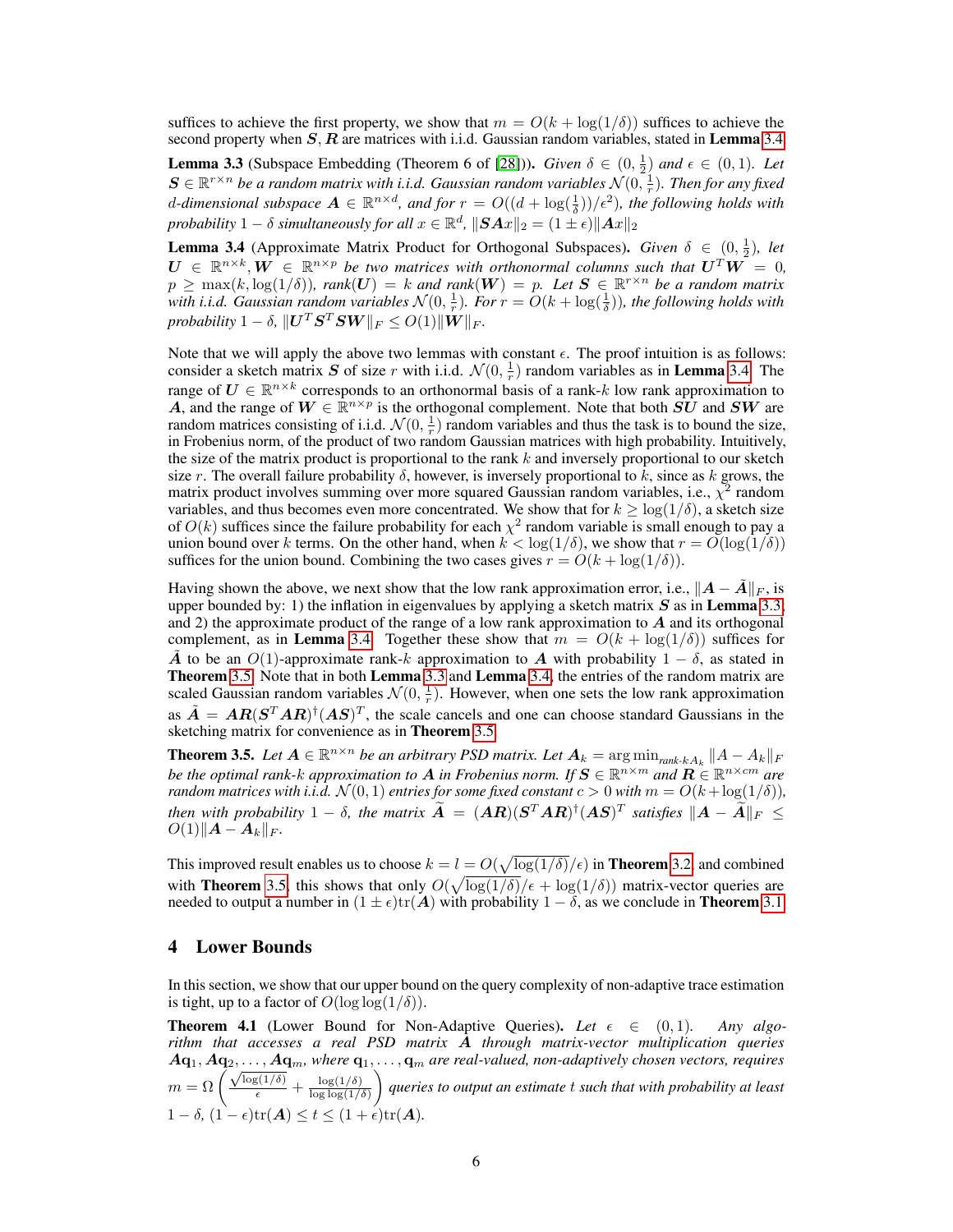Our lower bound hinges on two separate cases: we first show an  $\Omega(\sqrt{\log(1/\delta)}/\epsilon)$  lower bound in Section [4.1](#page-6-0) whenever  $\epsilon = O(1/\sqrt{\log(1/\delta)})$ . Second, we show an  $\Omega(\frac{\log(1/\delta)}{\log \log(1/\delta)})$  lower bound in Section [4.2](#page-6-1) that applies to any  $\epsilon \in (0,1)$ . Observe that for  $\epsilon < 1/\sqrt{\log(1/\delta)}$ , the first lower bound holds; for  $\epsilon \geq 1/\sqrt{\log(1/\delta)}$ , our second lower bound dominates. Therefore, combining both lower bounds implies that for every  $\epsilon$  and  $\delta$ , the query complexity of  $O(\sqrt{\log(1/\delta)}/\epsilon + \log(1/\delta))$  for non-adaptive trace estimation is tight, up to a  $\log \log(1/\delta)$  factor.

We now give a proof sketch of the two lower bounds. All details are in the supplementary material. Our lower bounds crucially make use of rotational invariance of the Gaussian distribution (see Fact [2.1\)](#page-4-4) to argue that the first q queries are, w.l.o.g., the standard basis vectors  $e_1, ..., e_q$ . Note that our queries can be assumed to be orthonormal. Both lower bounds use the family of  $n \times n$  Wigner matrices (see Definition [2.1\)](#page-4-2) with shifted mean, i.e.,  $W + C \cdot I$  for some  $C > 0$  depending on  $\|W\|_{op}$ , as part of the hard input distribution. The mean shift ensures that our ultimate instance is PSD with high probability.

#### <span id="page-6-0"></span>**4.1** Case 1: Lower Bound for Small  $\epsilon$

The first lower bound is based on the observation that due to rotational invariance, the not-yet-queried part of  $W$  is distributed almost identically to  $W$ , up to some mean shift, conditioned on the queried known part, no matter how the queries are chosen. The sum of diagonal entries of the not-yet-queried part is Gaussian, and this still has too much deviation to determine the overall trace of the input up to a  $(1 \pm \epsilon)$  factor when  $n = \sqrt{\log(1/\delta)}/\epsilon$  and  $\epsilon < 1/\sqrt{\log(1/\delta)}$ .

**Theorem 4.2** (Lower Bound for Small  $\epsilon$ ). *For any PSD matrix A and all*  $\epsilon = O(1/\sqrt{\log(1/\delta)})$ *, any algorithm that succeeds with probability at least* 1 − δ *in outputting an estimate* t *such that*  $(1 - \epsilon)\text{tr}(\mathbf{A}) \le t \le (1 + \epsilon)\text{tr}(\mathbf{A})$ , requires  $m = \Omega(\sqrt{\log(1/\delta)}/\epsilon)$  matrix-vector queries.

#### <span id="page-6-1"></span>4.2 Case 2: Lower Bound for Every  $\epsilon$

The second lower bound presented in **Theorem** [4.3](#page-6-2) is shown via reduction to a distribution testing problem between two distributions presented in Problem [4.4.](#page-6-3)

<span id="page-6-2"></span>**Theorem 4.3** (Lower Bound on Non-adaptive Queries for PSD Matrices). Let  $\epsilon \in (0,1)$ . Any algorithm that accesses a real, PSD matrix  $A$  through matrix-vector queries  $A{\bf q}_1, A{\bf q}_2, \ldots, A{\bf q}_m$ , *where*  $\mathbf{q}_1,\ldots,\mathbf{q}_m$  are real-valued non-adaptively chosen vectors, requires  $m=\Omega(\frac{\log(1/\delta)}{\log\log(1/\delta)})$  to *output an estimate* t *such that with probability at least*  $1 - \delta$ ,  $(1 - \epsilon) \text{tr}(\mathbf{A}) \le t \le (1 + \epsilon) \text{tr}(\mathbf{A})$ .

In the distribution testing problem, we consider Wigner matrices  $W \sim \mathcal{W}(\log(1/\delta))$  shifted by  $\Theta(\sqrt{\log(1/\delta)})I$ . The problem requires an algorithm for distinguishing between a sample Q from this Wigner distribution and a sample  $P$  from this distribution shifted by a random rank-1 PSD matrix. The rank-1 matrix is the outer product of a random vector with itself and is chosen to provide a constant factor gap between the trace of  $P$  and  $Q$ .

<span id="page-6-3"></span>**Problem 4.4** (Hard PSD Matrix Distribution Test). *Given*  $\delta \in (0, \frac{1}{2})$ , set  $n = \log(1/\delta)$ . *Choose*  $\mathbf{g} \in \mathbb{R}^n$  to be an independent random vector with i.i.d.  $\mathcal{N}(0,1)$  entries. Consider two distributions:

- Distribution  ${\cal P}$  on matrices  $\{C\log^{3/2}(\frac{1}{\delta})\cdot\frac{1}{\|{\bf g}\|_2^2}{\bf g}{\bf g}^T +{\bm W}+2\sqrt{\log(\frac{1}{\delta})}\bm I\},$  for some fixed *constant*  $C > 1$ *.*
- *Distribution Q on matrices*  $\{W + 2\sqrt{\log(\frac{1}{\delta})}I\}$ .

*where* W ∼ W(n) *as in Definition [2.1.](#page-4-2) Let* A *be a random matrix drawn from either* P *or* Q *with* equal probability. Consider any algorithm which, for a fixed query matrix  $\check{\bm{Q}} \in \mathbb{R}^{n \times q}$ , observes  $\bm{A}\bm{Q}$ , *and guesses if*  $A \sim P$  *or*  $A \sim Q$  *with success probability at least*  $1 - \delta$ *.* 

We then show in Lemma [4.5](#page-7-0) that any algorithm which succeeds with probability  $1 - \delta$  in distinguishing P from Q requires  $\Omega(\frac{\log(1/\delta)}{\log\log(1/\delta)})$  non-adaptive matrix-vector queries.

Due to rotational invariance and since queries are non-adaptive, the first  $q$  queries are the first  $q$ standard unit vectors. By Fact [2.2,](#page-4-5) with probability at least  $\frac{1}{\log(1/\delta)}$ , however, a single coordinate of g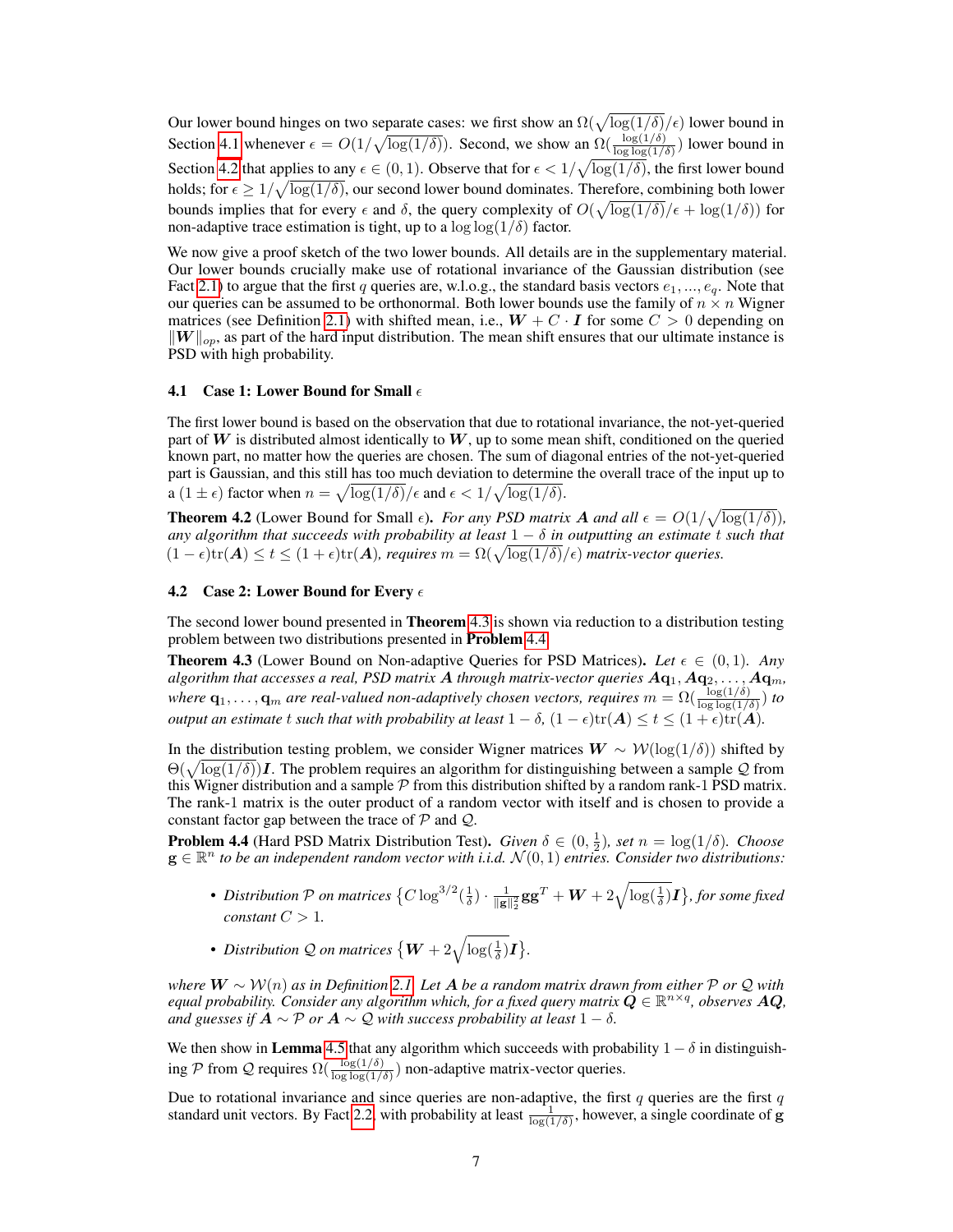has absolute value at most  $\frac{1}{\log(1/\delta)}$ . By independence, with probability at least  $(\frac{1}{\log(1/\delta)})^q$ , all of the first q coordinates of g are simultaneously small, and thus give the algorithm almost no information to distinguish P from Q; this probability is  $\delta$  if  $q = O(\frac{\log(1/\delta)}{\log \log(1/\delta)})$  $\frac{\log(1/\delta)}{\log\log(1/\delta)}\Big).$ 

<span id="page-7-0"></span>**Lemma 4.5** (Hardness of Problem [4.4\)](#page-6-3). *For a non-adaptive query matrix*  $Q \in \mathbb{R}^{n \times q}$  *as in Problem* [4.4,](#page-6-3) given  $\delta \in (0, \frac{1}{2})$ , for  $n = \log(1/\delta)$ , if  $q = o(\frac{\log(1/\delta)}{\log \log(1/\delta)})$  $\frac{\log(1/\delta)}{\log\log(1/\delta)}$ ), no algorithm can solve **Prob***lem* [4.4](#page-6-3) with success probability  $1 - \delta$ .

# <span id="page-7-1"></span>5 Experiments

<sup>[1](#page-0-0)</sup>Part I: Comparison of Failure Probability and Running Time We give sequential and parallel implementations of the non-adaptive trace estimation algorithm NA-Hutch++ (Algorithm [2\)](#page-1-1), the adaptive algorithm Hutch++ (Algorithm [1\)](#page-1-0) and Hutchinson's method  $[14]$ . We specifically explore the benefits of the non-adaptive algorithm in a parallel setting, where all algorithms have parallel access to a matrix-vector oracle. All the code is included in the supplementary material and will be publicly released.

**Metrics.** We say an estimate failed if on input matrix  $A$ , the estimate t returned by an algorithm falls into either case:  $t < (1 - \epsilon) \text{tr}(\mathbf{A})$  or  $t > (1 + \epsilon) \text{tr}(\mathbf{A})$ . We measure the performance of each algorithm by: 1) the number of failed estimates across 100 random trials, 2) the total wall-clock time to perform 100 trials with sequential execution, and 3) the total wall-clock time to perform 100 trials with parallel execution.

Datasets and Applications. We consider different applications of trace estimation from synthetic to real-world datasets. In many applications, trace estimation is used to estimate not only  $tr(A)$ , but also  $\text{tr}(f(A))$  for some function  $f : \mathbb{R} \to \mathbb{R}$ . Letting  $A = V\Sigma V^T$  be the eigendecomposition of A, we have  $f(A) := Vf(\Sigma)V^T$ , where  $f(\Sigma)$  denotes applying f to each of the eigenvalues. Due to the expensive computation of eigendecompositions of large matrices, the matrix-vector multiplication  $f(A)$ v is often estimated by polynomials implicitly computed via an oracle algorithm for a random vector v. The Lanczos algorithm is a very popular choice due to its superior performance (e.g. [\[31,](#page-11-14) [2,](#page-10-1) [7\]](#page-10-6)). We compare the performance of our trace estimation algorithms on the following applications and datasets, and use the Lanczos algorithm as the matrix-vector oracle on a random vector v in some particular cases.

- Fast Decay Spectrum. We first consider a synthetic dataset of size 5000 with a fast decaying spectrum, following [\[16\]](#page-10-15), which is a diagonal matrix  $\vec{A}$  with *i*-th diagonal entry  $A_{ii} = 1/i^2$ . Matrices with fast decaying spectrum will cause high variance in the estimated trace of Huthinson, but low variance for Hutch++ and NA-Hutch++. The matrix-vector oracle is simply Av.
- Graph Estrada Index. Given a binary adjacency matrix  $A \in \{0,1\}^{n \times n}$  of a graph, the Graph Estrada Index is defined as  $tr(exp(A))$ , which measures the strength of connectivity within the graph. Following  $[16]$ , we use roget's Thesaurus semantic graph<sup>[2](#page-0-0)</sup> with  $1022$ nodes, which was originally studied in [\[5\]](#page-10-4), and use the Lanczos algorithm with 40 steps to approximate  $\exp(A)v$  as the matrix-vector oracle.
- Graph Triangle Counting. Given a binary adjacency matrix  $A \in \{0,1\}^{n \times n}$  of a graph, the number of triangles in the graph is  $1/6 \cdot \text{tr}(\mathbf{A}^3)$ . This is an important graph summary with numerous applications in graph-mining and social network analysis (e.g. [\[32,](#page-11-15) [33\]](#page-11-16)). We use arxiv\_cm, the Condense Matter collaboration network dataset from arXiv<sup>[3](#page-0-0)</sup>. This is a common benchmark graph with 23, 133 nodes and 173, 361 triangles. The matrix-vector oracle is  $A^3v$ . Note that  $A^3$  in this case is not necessarily a PSD matrix.
- Log-likelihood Estimation for Gaussian Process. When performing maximum likelihood estimation (MLE) to optimize the hyperparameters of a kernel matrix  $A$  for Gaussian Processes, one needs to compute the gradient of the log-determininant of A, which involves estimating tr( $A^{-1}$ ) [\[2\]](#page-10-1). Following [2], we use the precipitation<sup>[4](#page-0-0)</sup> dataset, which consists

 $1$ Our code is available at: <https://github.com/11hifish/OptSketchTraceEst>

 $^2$ [http://vlado.fmf.uni-lj.si/pub/networks/data/](http://vlado.fmf.uni- lj.si/pub/networks/data/)

 $^3$ <https://snap.stanford.edu/data/ca-CondMat.html>

 $^4$ <https://catalog.data.gov/dataset/u-s-hourly-precipitation-data>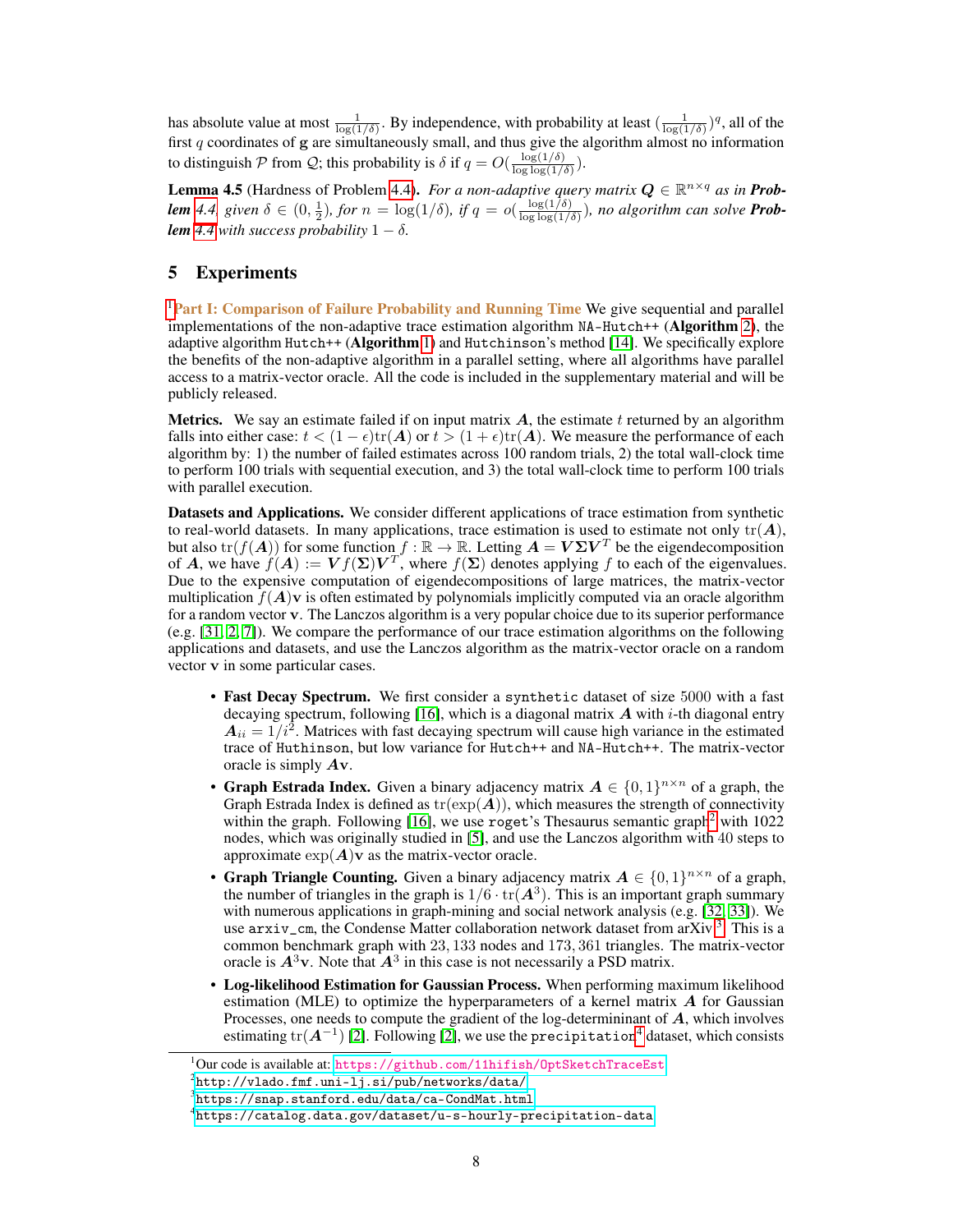of the measured amount of precipitation during a day collected from 5,500 weather stations in the US in 2010. We sample 1,000 data points, and construct a covariance matrix  $\boldsymbol{A}$  using the RBF kernel with length scale 1. We use the Lanczos algorithm with 40 steps as in [\[2\]](#page-10-1) to approximate  $A^{-1}$ v as the matrix-vector oracle.

<span id="page-8-0"></span>

# failed estimation across 100 trials

Figure 1: The performance comparison of Hutch++, NA-Hutch++ and Huthinson over 4 datasets (mean  $\pm$  1 std. across 10 random runs). The approximation error for all settings is set at  $\epsilon$  = 0.01. Both Hutch++ and NA-Hutch++ outperform Hutchinson in terms of failed estimates. The parallel version of the non-adaptive NA-Hutch++ is significantly faster than the adaptive Hutch++, making it more practical in real-world applications. *Legend:* Hutch++ is  $\rightarrow \leftarrow$ , NA-Hutch++ is  $\rightarrow \leftarrow$ , and Hutchinson is -

# queries

**Implementation.** We use random vectors with i.i.d.  $\mathcal{N}(0, 1)$  entries as the query vectors for all algorithms. NA-Hutch++ requires additional hyperparameters to specify how the queries are split between random matrices  $\vec{S}$ ,  $\vec{R}$ ,  $\vec{G}$  (see Algorithm [2\)](#page-1-1). We set  $c_1 = c_3 = \frac{1}{4}$  and  $c_2 = \frac{1}{2}$  as [\[16\]](#page-10-15) suggests. For each setting, we conduct 10 random runs and report the mean number of failed estimates across 100 trials and the mean total wall-clock time (in seconds) conducting 100 trials with one standard deviation. For all of our experiments, we fix the error parameter  $\epsilon = 0.01$  and measure the performance of each algorithm with  $\{10, 30, 50, \ldots, 130, 150\}$  queries on synthetic, roget and precipitation, and with  $\{100, 200, \ldots, 700, 800\}$  queries on arxiv\_cm which has a significantly larger size. The parallel versions are implemented using Python multiprocessing<sup>[5](#page-0-0)</sup> package. Due to the large size of  $arxiv\_cm$ , we use sparse\_dot\_mkl<sup>[6](#page-0-0)</sup>, a Python wrapper for Intel Math Kernel Library (MKL) which supports fast sparse matrix-vector multiplications, to implement the matrix-vector oracle for this dataset. During the experiments, we launch a pool of 40 worker processes in our parallel execution. All experiments are conducted on machines with 40 CPU cores.

Results and Discussion. The results of Hutch++, NA-Hutch++ and Hutchinson over the 4 datasets are presented in Figure [1.](#page-8-0) The performance of all algorithms is consistent across different datasets with different matrix-vector oracles, and even on a non-PSD instance from  $\arxi v$ <sub>c</sub>m. Given the same number of queries, Hutch++ and NA-Hutch++ both give significantly fewer failed estimates than Hutchinson, particularly on PSD instances. It is not surprising to see that Hutchinson fails to

 $^5$ https://docs.python.org/3/library/multiprocessing.html

 $^6$ [https://github.com/flatironinstitute/sparse\\_dot](https://github.com/flatironinstitute/sparse_dot)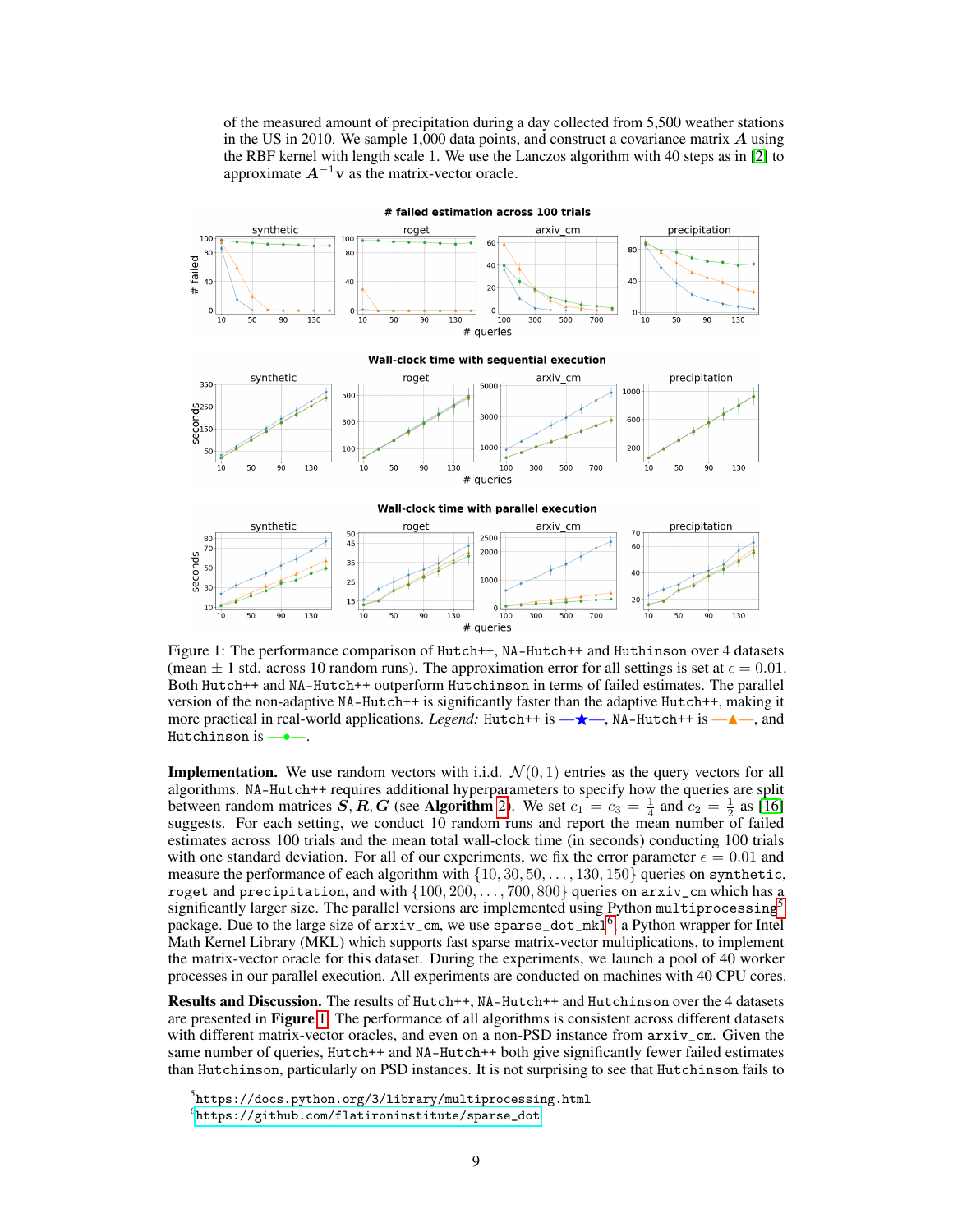<span id="page-9-0"></span>

Figure 2: The eigenspectrum of the two datasets and the performance comparison of Hutch++, NA-Hutch++ and Hutchinson on maximum entropy estimation based log determinant estimation.

achieve a  $(1 \pm \epsilon)$ -approximation to the trace most of the time due to the high variance in its estimation, given a small number of queries and a high accuracy requirement ( $\epsilon = 0.01$ ).

For computational costs, the difference in running time of all algorithms is insignificant in our sequential execution. In our parallel execution, however, Hutch++ becomes significantly slower than the other two, NA-Hutch++ and Hutchinson, which have very little difference in their parallel running time. Hutch++ suffers from slow running time due to its adaptively chosen queries, despite the fact that Hutch++ consistently gives the least number of failed estimates.

It is not hard to see that NA-Hutch++ gives the best trade-off between a high success probability in estimating an accurate trace with only a few number of queries, and a fast parallel running time due to the use of non-adaptive queries, which makes NA-Hutch++ more practical on large, real-world datasets. We remark that although the Lanczos algorithm is adaptive itself, even with a sequential matrix-vector oracle, our non-adaptive trace estimation can still exploit much more parallelism than adaptive methods, as shown by our experiments.

Part II: Comparison of Performance on Log Determinant Estimation We give an additional experiment to compare the performance of Hutch++, NA-Hutch++ and Hutchinson on estimating  $log(det(K)) = tr(log(K))$ , for some covariance matrix K. Estimating  $log(det(K))$  is required when computing the marginal log-likelihood in large-scale Gaussian Process models. Recently, [\[3\]](#page-10-2) proposed a maximum entropy estimation based method for log determinant estimation, which uses Hutchinson's trace estimation as a subroutine to estimate up to the  $k$ -th moments of the eigenvalues, given a fixed k. The *i*-th moment of the eigenvalues is  $\mathbb{E}[\lambda^i] = \frac{1}{n} \text{tr}(\mathbf{K}^i)$ , where **K** is an  $n \times n$ PSD matrix, and  $\lambda$  is the vector of eigenvalues. [\[3\]](#page-10-2) shows that their proposed approach outperforms traditional Chebyshev/Lanczos polynomials for computing  $log(det(K))$  in terms of absolute value of the relative error, i.e., abs (estimated log determinant - true log determinant)/abs(true log determinant).

We compare the estimated log determinant of a covariance matrix with different trace estimation subroutines for estimating the moments of the eigenvalues. We use 2 PSD matrices from the UFL Sparse Matrix Collection<sup>[7](#page-0-0)</sup>: bcsstk20 (size  $485 \times 485$ ) and bcsstm08 (size  $1074 \times 1074$ ), with varying max moments  $\{10, 15, \ldots, 30\}$  and 30 matrix-vector queries. We repeated each run 100 times and reported the mean estimated log determinant with each trace estimation subroutine. While an improved estimate of the eigenvalue moments does not necessarily lead to an improved estimate of the log determinant, it is not hard to show that an accurate moment estimation does lead to improved log determinant estimation in extreme cases where the eigenspectrum of  $K$  contains a few very large eigenvalues. Such a case will cause Hutchinson's method to have very large variance, while our method reduces the variance by first removing the large eigenvalues. The eigenspectrums of both input matrices and the results are presented in Figure [2.](#page-9-0)

# 6 Conclusion

We determine an optimal  $\Theta(\sqrt{\log(1/\delta)}/\epsilon + \log(1/\delta))$  bound on the number of queries to achieve  $(1 \pm \epsilon)$  approximation of the trace with probability  $1 - \delta$  for non-adaptive trace estimation algorithms, up to a  $\log \log(1/\delta)$  factor. This involves both designing a new algorithm, as well as proving a new lower bound. We conduct experiments on synthetic and real-world datasets and confirm that our non-adaptive algorithm has a higher success probability compared to Hutchinson's method for the same sketch size, and has a significantly faster parallel running time compared to adaptive algorithms.

 $^{7}$ <https://sparse.tamu.edu/>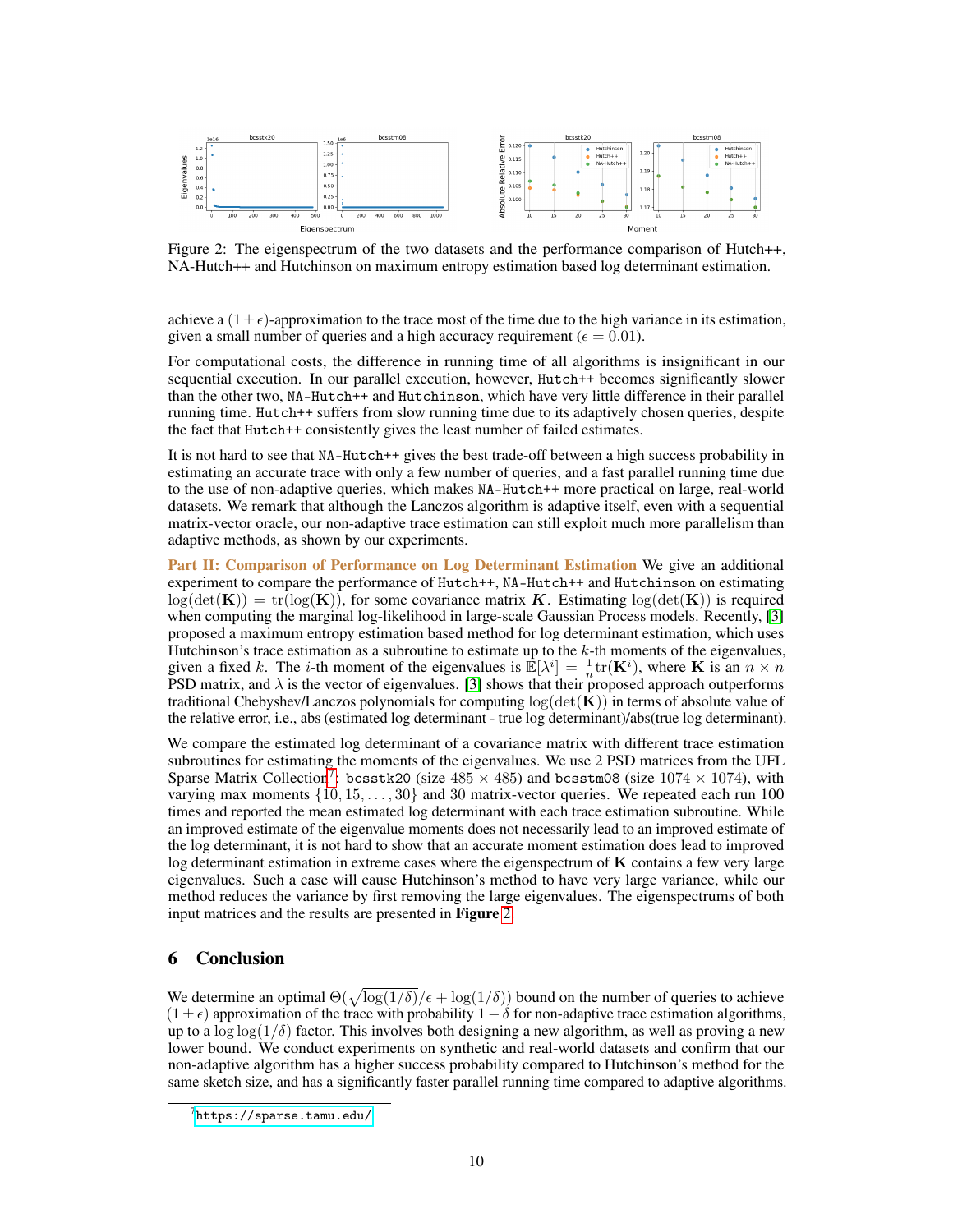## Acknowledgments and Disclosure of Funding

We would like to thank the anonymous reviewers for their feedback. We are also grateful to Raphael Meyer for many detailed comments on the lower bound proofs. D. Woodruff was supported by NSF CCF-1815840, Office of Naval Research grant N00014-18-1-2562, and a Simons Investigator Award.

## **References**

- <span id="page-10-0"></span>[1] Shashanka Ubaru and Yousef Saad. Applications of trace estimation techniques. In Tomáš Kozubek, Martin Čermák, Petr Tichý, Radim Blaheta, Jakub Šístek, Dalibor Lukáš, and Jiří Jaroš, editors, *High Performance Computing in Science and Engineering*, pages 19–33, Cham, 2018. Springer International Publishing.
- <span id="page-10-1"></span>[2] Kun Dong, David Eriksson, Hannes Nickisch, David Bindel, and Andrew G Wilson. Scalable log determinants for gaussian process kernel learning. In I. Guyon, U. V. Luxburg, S. Bengio, H. Wallach, R. Fergus, S. Vishwanathan, and R. Garnett, editors, *Advances in Neural Information Processing Systems*, volume 30. Curran Associates, Inc., 2017.
- <span id="page-10-2"></span>[3] Jack K. Fitzsimons, Diego Granziol, Kurt Cutajar, Michael A. Osborne, Maurizio Filippone, and Stephen J. Roberts. Entropic trace estimates for log determinants. In *ECML/PKDD (1)*, volume 10534 of *Lecture Notes in Computer Science*, pages 323–338. Springer, 2017.
- <span id="page-10-3"></span>[4] Haim Avron. Counting triangles in large graphs using randomized matrix trace estimation. 08 2010.
- <span id="page-10-4"></span>[5] Ernesto Estrada and Naomichi Hatano. Communicability in complex networks. *Phys. Rev. E*, 77:036111, Mar 2008.
- <span id="page-10-5"></span>[6] Yuchen Zhang, Martin Wainwright, and Michael Jordan. Distributed estimation of generalized matrix rank: Efficient algorithms and lower bounds. In *International Conference on Machine Learning*, pages 457–465. PMLR, 2015.
- <span id="page-10-6"></span>[7] Behrooz Ghorbani, Shankar Krishnan, and Ying Xiao. An investigation into neural net optimization via hessian eigenvalue density. In Kamalika Chaudhuri and Ruslan Salakhutdinov, editors, *Proceedings of the 36th International Conference on Machine Learning*, volume 97 of *Proceedings of Machine Learning Research*, pages 2232–2241. PMLR, 09–15 Jun 2019.
- <span id="page-10-7"></span>[8] Zhewei Yao, Amir Gholami, Kurt Keutzer, and Michael Mahoney. Pyhessian: Neural networks through the lens of the hessian, 2020.
- <span id="page-10-8"></span>[9] Xiaoming Sun, David P. Woodruff, Guang Yang, and Jialin Zhang. Querying a matrix through matrix-vector products. *ACM Trans. Algorithms*, 17(4), October 2021.
- <span id="page-10-9"></span>[10] Cyrus Rashtchian, David P. Woodruff, and Hanlin Zhu. Vector-matrix-vector queries for solving linear algebra, statistics, and graph problems. In *APPROX-RANDOM*, 2020.
- <span id="page-10-10"></span>[11] Barak A. Pearlmutter. Fast exact multiplication by the hessian. *Neural Computation*, 6:147–160, 1994.
- <span id="page-10-11"></span>[12] Alex Krizhevsky, Geoffrey Hinton, et al. Learning multiple layers of features from tiny images. 2009.
- <span id="page-10-12"></span>[13] Kaiming He, Xiangyu Zhang, Shaoqing Ren, and Jian Sun. Deep residual learning for image recognition. In *Proceedings of the IEEE conference on computer vision and pattern recognition*, pages 770–778, 2016.
- <span id="page-10-13"></span>[14] Michael F. Hutchinson. A stochastic estimator of the trace of the influence matrix for laplacian smoothing splines. volume 19, page 433–450, 1990.
- <span id="page-10-14"></span>[15] Farbod Roosta-Khorasani and Uri Ascher. Improved bounds on sample size for implicit matrix trace estimators. *Found. Comput. Math.*, 15(5):1187–1212, October 2015.
- <span id="page-10-15"></span>[16] Raphael A. Meyer, Cameron Musco, Christopher Musco, and David P. Woodruff. Hutch++: Optimal stochastic trace estimation, 2020.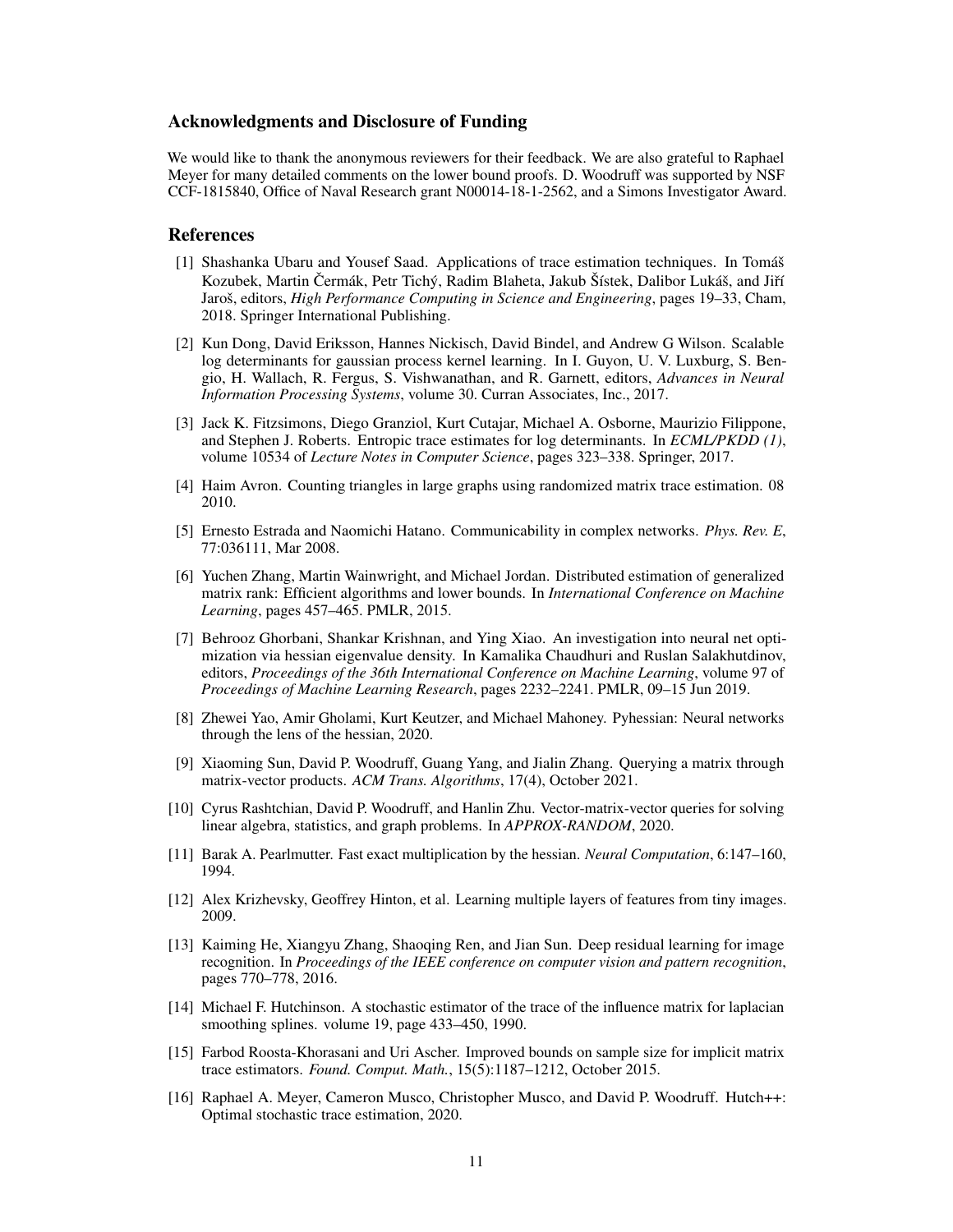- <span id="page-11-0"></span>[17] Anna C. Gilbert, Hung Q. Ngo, Ely Porat, Atri Rudra, and Martin J. Strauss. L2/l2-foreach sparse recovery with low risk. *CoRR*, abs/1304.6232, 2013.
- <span id="page-11-1"></span>[18] T. S. Jayram and David P. Woodruff. Optimal bounds for johnson-lindenstrauss transforms and streaming problems with sub-constant error. In *Proceedings of the Twenty-Second Annual ACM-SIAM Symposium on Discrete Algorithms, SODA 2011, San Francisco, California, USA, January 23-25, 2011*, pages 1–10, 2011.
- <span id="page-11-2"></span>[19] Akshay Kamath, Eric Price, and David P. Woodruff. A simple proof of a new set disjointness with applications to data streams, 2021.
- <span id="page-11-3"></span>[20] Ilias Diakonikolas, Themis Gouleakis, Daniel M. Kane, John Peebles, and Eric Price. Optimal testing of discrete distributions with high probability. *CoRR*, abs/2009.06540, 2020.
- <span id="page-11-4"></span>[21] S. Muthukrishnan. Data streams: Algorithms and applications. *Found. Trends Theor. Comput. Sci.*, 1(2), 2005.
- <span id="page-11-5"></span>[22] Christos Boutsidis, David P. Woodruff, and Peilin Zhong. Optimal principal component analysis in distributed and streaming models. In *Proceedings of the 48th Annual ACM SIGACT Symposium on Theory of Computing, STOC 2016, Cambridge, MA, USA, June 18-21, 2016*, pages 236–249, 2016.
- <span id="page-11-6"></span>[23] Yi Li, Huy L. Nguyen, and David P. Woodruff. On sketching matrix norms and the top singular vector. In *Proceedings of the Twenty-Fifth Annual ACM-SIAM Symposium on Discrete Algorithms, SODA 2014, Portland, Oregon, USA, January 5-7, 2014*, pages 1562–1581, 2014.
- <span id="page-11-7"></span>[24] Yi Li and David P. Woodruff. On approximating functions of the singular values in a stream. In *Proceedings of the 48th Annual ACM SIGACT Symposium on Theory of Computing, STOC 2016, Cambridge, MA, USA, June 18-21, 2016*, pages 726–739, 2016.
- <span id="page-11-8"></span>[25] Vladimir Braverman, Stephen R. Chestnut, Robert Krauthgamer, Yi Li, David P. Woodruff, and Lin F. Yang. Matrix norms in data streams: Faster, multi-pass and row-order. In *Proceedings of the 35th International Conference on Machine Learning, ICML 2018, Stockholmsmässan, Stockholm, Sweden, July 10-15, 2018*, pages 648–657, 2018.
- <span id="page-11-9"></span>[26] Vladimir Braverman, Robert Krauthgamer, Aditya Krishnan, and Roi Sinoff. Schatten norms in matrix streams: Hello sparsity, goodbye dimension. In *Proceedings of the 37th International Conference on Machine Learning, ICML 2020, 13-18 July 2020, Virtual Event*, pages 1100– 1110, 2020.
- <span id="page-11-10"></span>[27] Kenneth L. Clarkson and David P. Woodruff. Numerical linear algebra in the streaming model. In *Proceedings of the Forty-First Annual ACM Symposium on Theory of Computing*, STOC '09, page 205–214, New York, NY, USA, 2009. Association for Computing Machinery.
- <span id="page-11-11"></span>[28] David P Woodruff. Sketching as a tool for numerical linear algebra. *arXiv preprint arXiv:1411.4357*, 2014.
- <span id="page-11-12"></span>[29] Christos Boutsidis, David P. Woodruff, and Peilin Zhong. Optimal principal component analysis in distributed and streaming models. In *Proceedings of the Forty-Eighth Annual ACM Symposium on Theory of Computing*, STOC '16, page 236–249, New York, NY, USA, 2016. Association for Computing Machinery.
- <span id="page-11-13"></span>[30] Haim Avron and Sivan Toledo. Randomized algorithms for estimating the trace of an implicit symmetric positive semi-definite matrix. *J. ACM*, 58(2), April 2011.
- <span id="page-11-14"></span>[31] Lin Lin, Yousef Saad, and Chao Yang. Approximating spectral densities of large matrices. *SIAM Review*, 58, 08 2013.
- <span id="page-11-15"></span>[32] Mihail N. Kolountzakis, Gary L. Miller, Richard Peng, and Charalampos E. Tsourakakis. Efficient triangle counting in large graphs via degree-based vertex partitioning. *Lecture Notes in Computer Science*, page 15–24, 2010.
- <span id="page-11-16"></span>[33] A. Pavan, Kanat Tangwongsan, Srikanta Tirthapura, and Kun-Lung Wu. Counting and sampling triangles from a graph stream. *Proc. VLDB Endow.*, 6(14):1870–1881, September 2013.